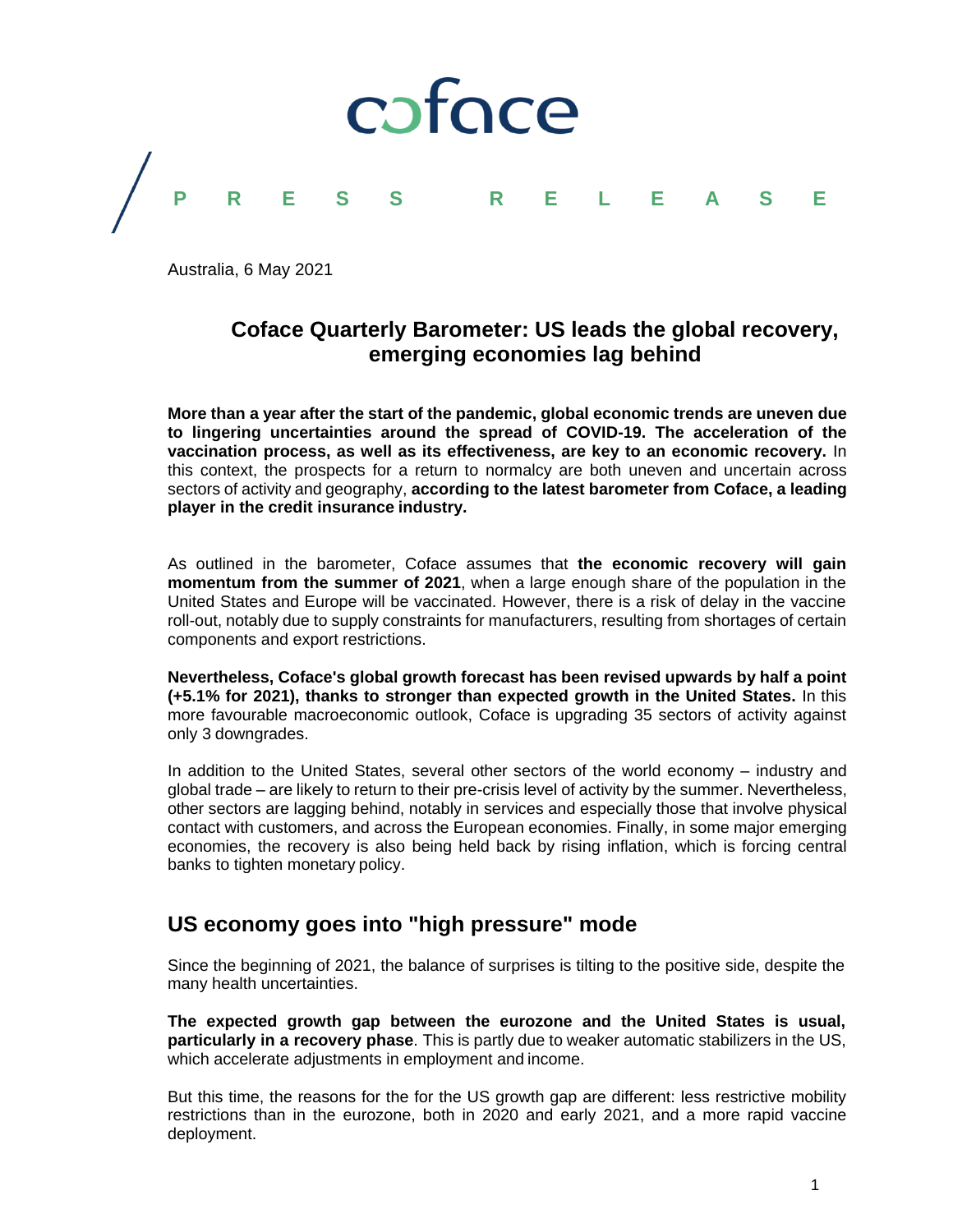

Differences in economic policy may also explain US outperformance. The US Federal Reserve (Fed) has increased the size of its balance sheet. Its asset purchase program rose by about 13% of GDP in 2020, compared with 9% for the European Central Bank (ECB). **Finally, and most importantly, greater fiscal support will allow the US economy to return to its precrisis GDP level more quickly**.

Adopted in March 2021, **the new US support plan amounts to 1.9 trillion dollars (USD),** and will bring the total fiscal response to the crisis to an amount equivalent to 27% of US GDP, more than any other mature economy. **Coface expects that the public deficit could be up to 56 billion dollars higher than it would have been without the stimulus package**.

**The aim of this strategy is to put the US economy under "high pressure"**, i.e. to implement **expansionary monetary and fiscal policies that encourage a return to work for the least employable people** (long-term unemployed or inactive due to discouragement, low-skilled people and categories of the population suffering from discrimination in hiring).

#### **Eurozone: corporate insolvencies remain hidden**

**The eurozone is unlikely to return to its pre-crisis GDP level before 2022**. If the main mobility restrictions are lifted by the end of the summer, this will go hand in hand with a gradual halt to business support measures, which could cause unemployment to rise. In addition, the increase in corporate debt – made possible by government-guaranteed loans – is likely to limit their investment capacity.

Until now, the main government support measures implemented in 2020 have not yet been withdrawn. **Despite the stabilizing effect of government aid, the financial health of companies has deteriorated significantly in 2020,** which should normally lead to an increase in insolvencies. According to Coface, **insolvencies in 2020 should have increased by 19% in Spain, 7% in Italy and 6% in France and Germany. Coface estimates the number of hidden insolvencies at 44% of those recorded in France in 2019, 39% for Italy, 34% for Spain and 21% for Germany.**

## **Emerging economies: rising inflation forces central banks to tighten monetary policy**

According to the International Monetary Fund's April 2021 forecasts, **emerging economies will be more permanently affected by the current crisis than mature economies**.

In 2024, GDP in emerging economies will be 4% lower than it would have been had it not been for the COVID crisis. For mature economies, the gap would be only 1% (compared to 10% following the global financial crisis). There are several reasons for this expected lag between the recovery of mature and emerging economies.

First, **the vaccination process is more advanced in mature countries**, even if some emerging economies are well on track, such as the United Arab Emirates, Chile and, to a lesser